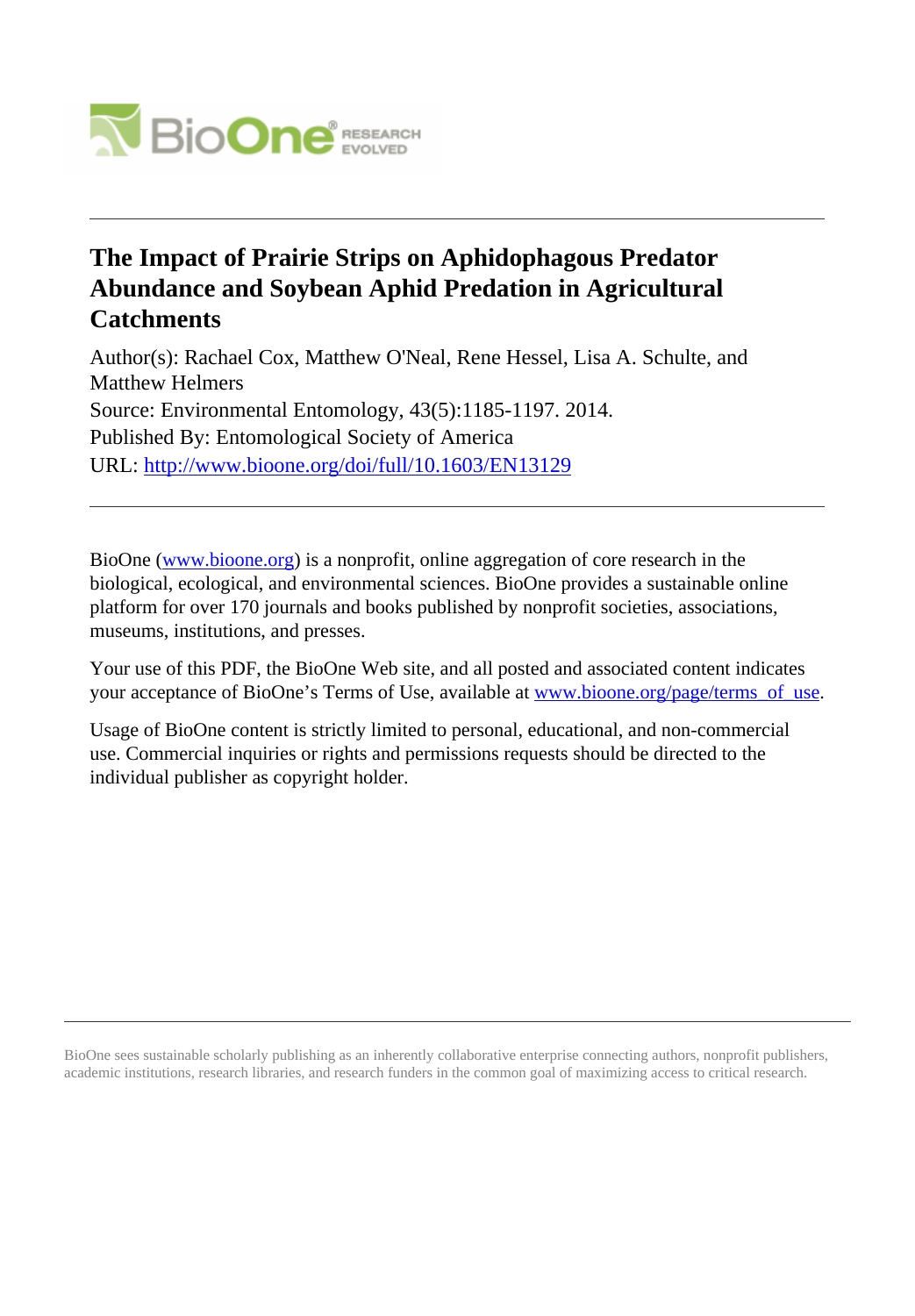## **The Impact of Prairie Strips on Aphidophagous Predator Abundance and Soybean Aphid Predation in Agricultural Catchments**

RACHAEL COX,<sup>1,2,3</sup> MATTHEW O'NEAL,<sup>4</sup> RENE HESSEL,<sup>4</sup> LISA A. SCHULTE,<sup>2</sup> AND MATTHEW HELMERS<sup>5</sup>

**ABSTRACT** Reconstructing prairie vegetation in row crop-dominated agricultural landscapes may contribute to several ecosystem services, including the biological control of insect pests, such as the soybean aphid *Aphis glycines* Matsumura. The influence of the amount and configuration of reconstructed prairie vegetation on the delivery of ecosystem services was investigated in several small catchments at Neal Smith National Wildlife Refuge in Iowa. Treatments include catchments entirely in row crops under a no-till, corn–soybean (*Zea mays* L.–*Glycine max* [L.] Merrill) rotation, catchments with 10% of the land in prairie located at the base, and catchments with 10 or 20% of the land in multiple contour strips of prairie. During 2009 and 2011 growing seasons, we measured abundance and diversity of aphidophagous insect predators in response to treatment and habitat type (i.e., soybean, prairie). In 2011, we further studied the biological control of soybean aphids by artificially infesting uncaged and caged plants to prevent exposure from predators. While aphidophagous predators were more abundant in prairie, populations of key aphid predators did not significantly differ among treatments. Biological control of the soybean aphid did not differ among treatments or with distance from prairie. Our results suggest that prairie strips, in addition to providing soil and water quality benefits, may increase the populations of beneficial insects, but may not directly impact biocontrol. We propose several hypotheses to explain why we did not observe more soybean aphid predation with the increased abundance of aphidophagous predators in catchments containing prairie.

**KEY WORDS** biological control, ecosystem service, habitat manipulation, natural enemy, STRIPS

As demands for food, feed, fiber, and fuel increase with a growing and more affluent population, the need for agricultural landscapes to provide multiple benefits to sustainability goals has become a prominent global discussion (Tilman et al. 2002, von Braun 2007, Godfray et al. 2010). While the primary objective of agricultural landscapes is crop and livestock production, these lands could also be managed to provide additional benefits, such as biological control, improved air, soil, and water quality, biodiversity, and rural vitality, among others (Organisation for Economic Cooperation and Development [OECD] 2001), in other words, provide both agricultural goods and ecosystem services—the services that humans derive from nature. As shown by Boody et al. (2005), agricultural landscapes can be designed to achieve such multifunctional goals. The strategic integration of perennial plant communities in and around annual crop production systems is particularly effective in achieving multifunctional goals (Asbjornsen et al. 2013). While this principle generally holds true, the composition, amount, and configuration of perennial vegetation substantially affect the type and quantities of ecosystem services derived, particularly to crop production  $(Schulte et al. 2006)$ . Here, we address the specific case of designing agricultural landscapes in the U.S. Corn Belt for the combined goals of crop production, habitat for aphidophagous predator populations, and biocontrol of an agricultural pest, the soybean aphid (*Aphis glycines* Matsumura).

The soybean aphid is a significant pest of soybeans (*Glycine max* [L.] Merrill) in North America (Ragsdale et al. 2011). Although the aphid and its host plants, soybean and common buckthorn (*Rhamnus cathartica* L.), are native to Asia, the soybean aphid was found in North America in 2000. Current management of the soybean aphid in its expanded range involves scouting and applying foliar insecticides when populations reach an economic threshold (Ragsdale et al. 2007). Fifty-seven taxa of predators and parasitoids have been documented attacking soybean aphids in the United States, suggesting the opportunity to manage this pest through biological control. In the Midwestern United States, 18 life stages of different insects, primarily predators, have been identified as potential natural enemies (Rutledge et al. 2004, Schmidt et al.

Environ. Entomol. 43(5): 1185-1197 (2014); DOI: http://dx.doi.org/10.1603/EN13129

<sup>1</sup> Department of Agronomy, Iowa State University, Ames, IA 50011. <sup>2</sup> Department of Natural Resource Ecology and Management, Iowa

State University, Ames, IA 50011.

<sup>3</sup> Corresponding author, e-mail: cox.rachael@gmail.com.

<sup>4</sup> Department of Entomology, Iowa State University, Ames, IA 50011.

<sup>5</sup> Department of Agricultural and Biosystems Engineering, Iowa State University, Ames, IA 50011.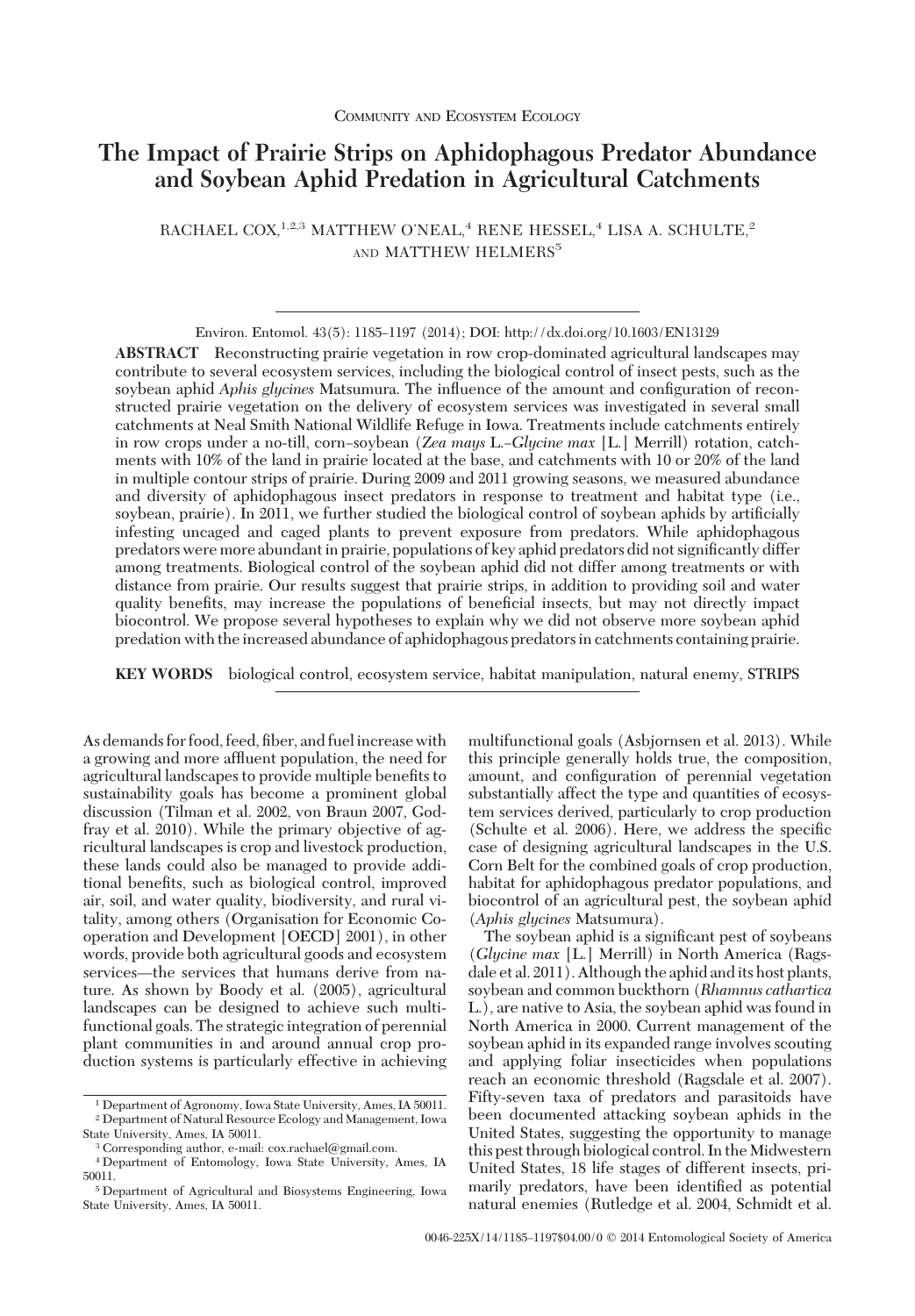2008). Coccinellids, syrphids, and the predatory hemipteran, *Orius insidiosus,* are the most abundant predators found in soybean fields (Schmidt et al. 2008, 2011). Although soybean aphid parasitoids are present in North America, they are only a minor component of the natural enemy community (Ragsdale et al. 2011).

Increasing habitat structural complexity is generally expected to correspond with increases in natural enemy abundance (Landis et al. 2000). Through a metaanalysis of insect community data, Langellotto and Denno (2004) found increasing in-field habitat structural complexity, in the form of no-tillage, intercropping, and polyculture, generally correspond with increases in natural enemy abundance. Nearby noncrop vegetation, including remnant native vegetation and planted ßowering refuges, may harbor an abundant and diverse community of arthropod natural enemies by providing alternative sources of food and shelter. In the United Kingdom, flowering field boundaries, which increase structural complexity by adding new functional groups of plants to a crop-dominated landscape, have been shown to increase predator abundance in crop fields and decrease aphid populations relative to controls (Hickman and Written 1996, Collins et al. 2002).

Not only has the conversion of native vegetation to cropland in the U.S. Corn Belt reduced landscape complexity, leaving diverse areas highly fragmented, but crop rotation andintercropping areless commonly practiced (Samson and Knopf 1994, Brown and Schulte 2011, Wright and Wimberly 2013). Such agricultural homogenization negatively affects natural enemy populations and reduces the biological control of insect pests (Kruess and Tscharntke 1994). For example, Gardiner et al. (2009a,b) observed the amount of noncrop vegetation inßuences the composition of the natural enemy community within Midwest soybean fields and the biological control of soybean aphids. Specifically, greater amounts of forested habitat surrounding soybean fields correlated with greater abundance of exotic coccinellids (i.e., *Harmonia axyridis* (Pallas) and *Coccinella septempunctata*) within soybean fields (Gardiner et al. 2009a). Native lady beetles (e.g., *Cycloneda munda, Hippodamia convergens*) responded negatively to forested landscape, and positively to grasslands. Soybean fields within landscapes with greater complexity, and more perennial habitat experienced greater biological control of the soybean aphid (Gardiner et al. 2009b).

Efforts to improve soybean aphid biological control by reintroducing habitat for natural enemies has had mixed results. The production of soybean with a cover crop (Koch et al. 2012, Lundgren et al. 2013) or living mulch (Schmidt et al. 2007) has improved the biological control of soybean aphids, but the abundance of aphidophagous predators was not consistently increased by these within-field efforts. Their impact on the soybean aphid may not be fully realized, in part because the habitat provided was not optimized for the needs of the natural enemies of soybean aphids.

Perennial plants may provide habitat for increasing natural enemies of the soybean aphid. Furthermore, using native plants as a resource for conserving beneficial insects may be facilitated by their adaptation to environmental conditions of the target area; they are also less likely to become invasive (Frank et al. 2008). Fiedler and Landis (2007) noted that select native plants commonly found in prairies provide ßowering resources that are attractive to beneficial insects, including insect predators. The ßowering period of the species evaluated by Fielder and Landis (2007) varied through the season, which when planted in a mixture can provide a seasonlong, attractive habitat for natural enemies (Gill et al. 2014). This flowering period overlaps with the colonization period of the soybean aphid in Iowa (Ragsdale et al. 2011). The reconstructed native prairie vegetation evaluated in our study was designed to achieve a mix of locally adapted ecotypes for prairie species conservation and water and soil conservation compatible with a corn-soybean rotation. We investigated if this prairie provided a seasonlong floral resource for aphidophagous insects as predicted from the results of Fiedler and Landis (2007).

We evaluated whether a perennial plant community strategically integrated within crop fields to achieve soil and water conservation benefits also increased predatory arthropods and an ecosystem service they provide to adjacent cropland. We tested a series of hypotheses to address the effects of prairie strips on the community of predaceous arthropods that feed on soybean aphids and soybean aphid predation rates within the adjacent soybean cropland.We hypothesized that the abundance of soybean aphid predators would differ between crop and prairie areas. Specifically, we predicted that soybean aphid predators would be more abundant in prairie strips than adjacent crops. We also expected that the higher abundance of aphidophagous insects in prairie strips would translate into more abundant soybean aphid predators in cropped portions of agricultural catchments with greater amounts of prairie. Therefore, we tested a second hypothesis that abundance would differ in soybean of agricultural catchments with different amounts and configurations of prairie. We not only compared abundance of predators in cropped portions, but also their abundance in the entire catchment, and therefore tested a third hypothesis that the abundance of soybean aphid predators would differ among catchment treatments. We expected that predators would be more abundant in catchments with the greatest amounts of prairie.

We also tested several hypotheses that focused on the impact these predators may have on the biological control of the soybean aphid. We tested a fourth hypothesis that aphid predation rates would differ among catchment treatments, with increased predation rates corresponding with increases in the amount of prairie within catchments. We assume that the perennial plants within the prairie will serve as a source of predators that will colonize the adjacent annual cropland. We predicted that when prairie is interspersed in strips as opposed to those placed only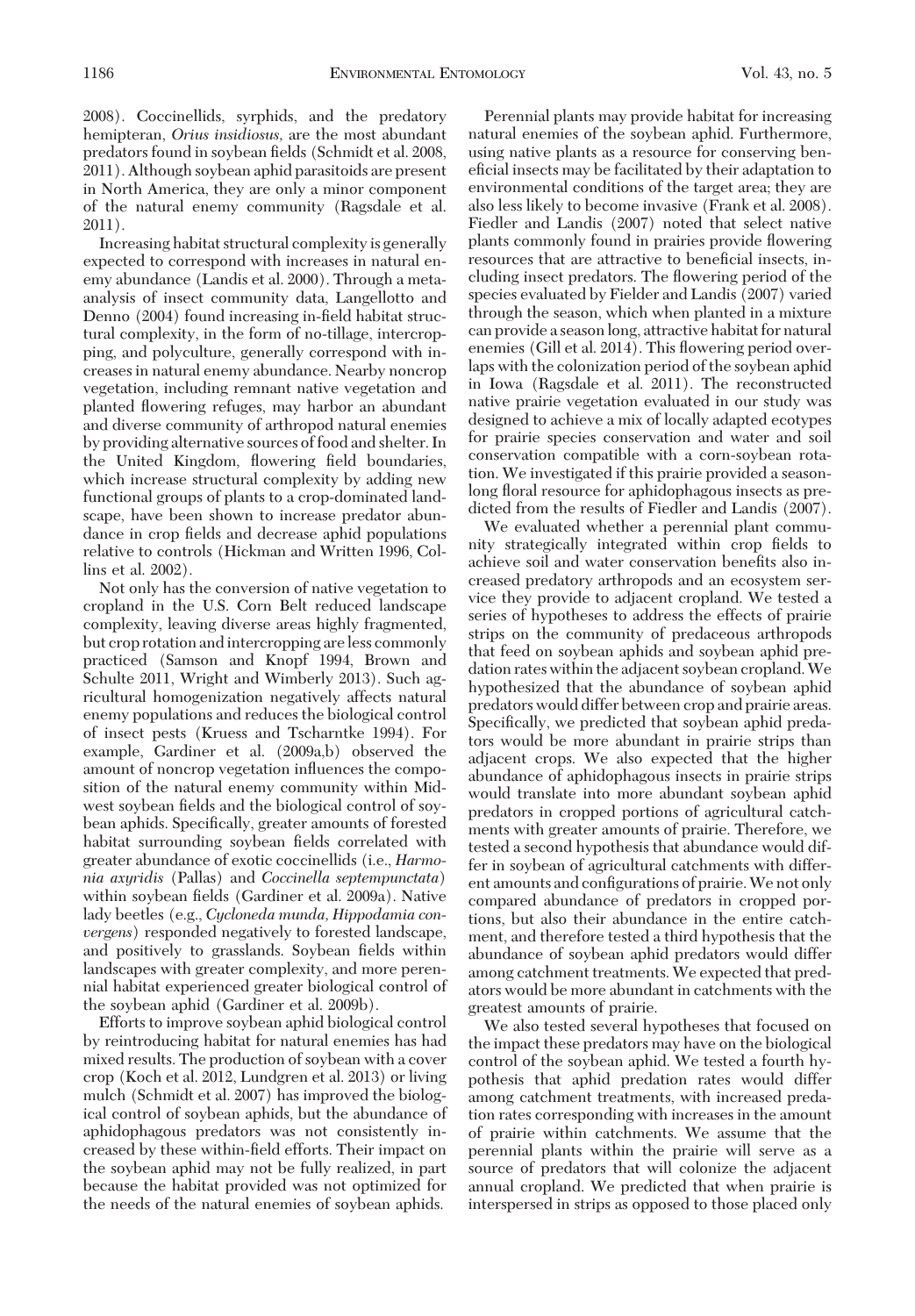at the base, a greater abundance of predators will occur throughout the cropped portions of the catchments. Our last hypotheses focused on the distance from the edge of the prairie in a single catchment. This fifth hypothesis tested if predation rates differ with distance from the edge of the prairie. We predicted that predation rates will increase with proximity to prairie.

Finally, our sixth hypothesis tested if the concentration of nitrogen within plants differs by location in the catchment. In general, aphids are phloem-feeding insects whose growth is limited by nitrogen (Dixon 1998). Variation in soybean aphid population growth has been attributed to differences in plant nutrients (Myers and Gratton 2006, Schmidt et al. 2007). Strips of prairie embedded in the catchments used in this study affected the movement of nitrogen through the cropland (Liebman et al. 2012), which may in turn alter the quality of soybean as a host for aphids. Therefore, we explored if plant nutrient content varied by location within a catchment, with plants closer to the prairie buffer strip having a greater concentration of nitrogen, contributing to variation in aphid abundance in addition to predation.

#### **Materials and Methods**

**Experimental Design.** This study is part of the Strategic Trials of Row crops Integrated with Prairie Strips (STRIPS) project, established in 2007 by a team of scientists in conjunction with the Neal Smith National Wildlife Refuge (NSNWR) near Prairie City, IA. The STRIPS project studies ecological and social phenomena associated with the experimental integration of prairie vegetation in agricultural landscapes. Our overarching hypothesis is that the strategic placement of prairie in agricultural landscapes will produce disproportionate improvements in ecosystem functioning without compromising the social and economic viability of agroecosystems (Schulte 2011).

While other components of the STRIPS project address water quality and ßow, soil erosion, carbon and nitrogen cycling, plant, bird, and arthropod pollinator diversity, we tested the hypothesis that the amount and configuration of prairie will affect the diversity of aphidophagous insect predators and biocontrol of the soybean aphid. The experimental units consisted of catchments ranging between 0.5 and  $3.2$  ha in size and  $6.1-10.5\%$  in slope. Width of prairie strips ranged from 3.1 to 78.2 m, depending on the size of the catchment and its placement at upslope or foot slope. The catchments were managed for production of corn and soybeans in a rotation that began with soybean in 2009. No data related to this study were collected in 2010, as the experiment was planted to corn. Crops were produced using conventional practices consistent with the region, including no-till and synthetic fertilizers. Pesticides were limited to the herbicide glyphosate; insecticides were not used during either the corn or soybean phase of the rotation. Each catchment received one of four treatments: 1) all row crops, 2) 90% row crops and 10% of the catchment in prairie located at the base, 3) 90% row crops and10% of the catchment in prairie distributed in multiple contour strips, and 4) 80% row crops and 20% of the catchment in prairie distributed in multiple contour strips (Fig. 1 and Table 1). These treatments were assigned to catchments within a randomized incomplete block design: two blocks contained three catchments and one block contained six catchments.

In 2007, prairie vegetation was established in catchments according to the experimental design. A seed mixture of 32 species selected from other established prairies at the NSNWR was planted in July; the prairie vegetation was mowed in June and August in 2008, June 2009, and October 2010 to control weeds. According to Hirsh et al. (2013), the reconstructed prairie contained 103 species in 2009 and 118 species in 2011, including natives and exotics, annuals, perennials, and biennial, composed of both dicot and monocot plants. In 2011, of these plants, 22 contributed  $>\!1\%$  of the relative ground cover on average, totaling 85% of the relative ground cover; 96 other species made up the other 15% relative ground cover. Of the 22 dominant species, seven—comprising 26.8% of the relative ground cover—have been cited for enhancing natural enemy abundance. Of the 96 other species, fivecomprising 0.9% of the relative ground cover—were recognized by Fiedler and Landis (2007) as attractive to natural enemies of insect pests (Appendix 1).

**Aphidophagous Arthropod Community.** The soybean aphid predator community was sampled with a sweep net to test our first three hypotheses. Each sample consisted of 20 sweeps while walking forward with a 30.5-cm-diameter canvas sweep net. Each sweep net sample was placed into individual top-closure polyethylene bags, labeled according to its respective date, site, sample number, and stored at  $-20^{\circ}$ C for future identification. In 2009, sampling was conducted monthly from May to September. At each sampling date, three randomly located samples were taken in each prairie strip and at three random locations within the fifth row of the soybeans from the base of each catchment. In 2011, following the same methods as 2009, sweep net sampling was conducted using three replications of 20 sweeps within the crop and prairie portion of each catchment except for June when only 10 sweeps per vegetation type were made. In 2011, the insect community was sampled on a monthly basis from June through September, and a weekly basis in July, using a sweep net in the prairie and crop field. Sampling was intensified in July to monitor for changes that may have occurred when the soybean aphid predation studies were conducted. In catchments with multiple prairie or crop strips, one prairie buffer strip was randomly selected and the crop strip above the selected prairie strip was sampled at each sample date. In the statistical analyses completed for sweep net data, data from all months were summed for a season-long total, so that the month-to-month variation in our sampling procedure did not affect the final analysis. The taxonomic categories for insects collected in 2009 and 2011 vary, as methods were slightly different. Specifically, spiders were not iden-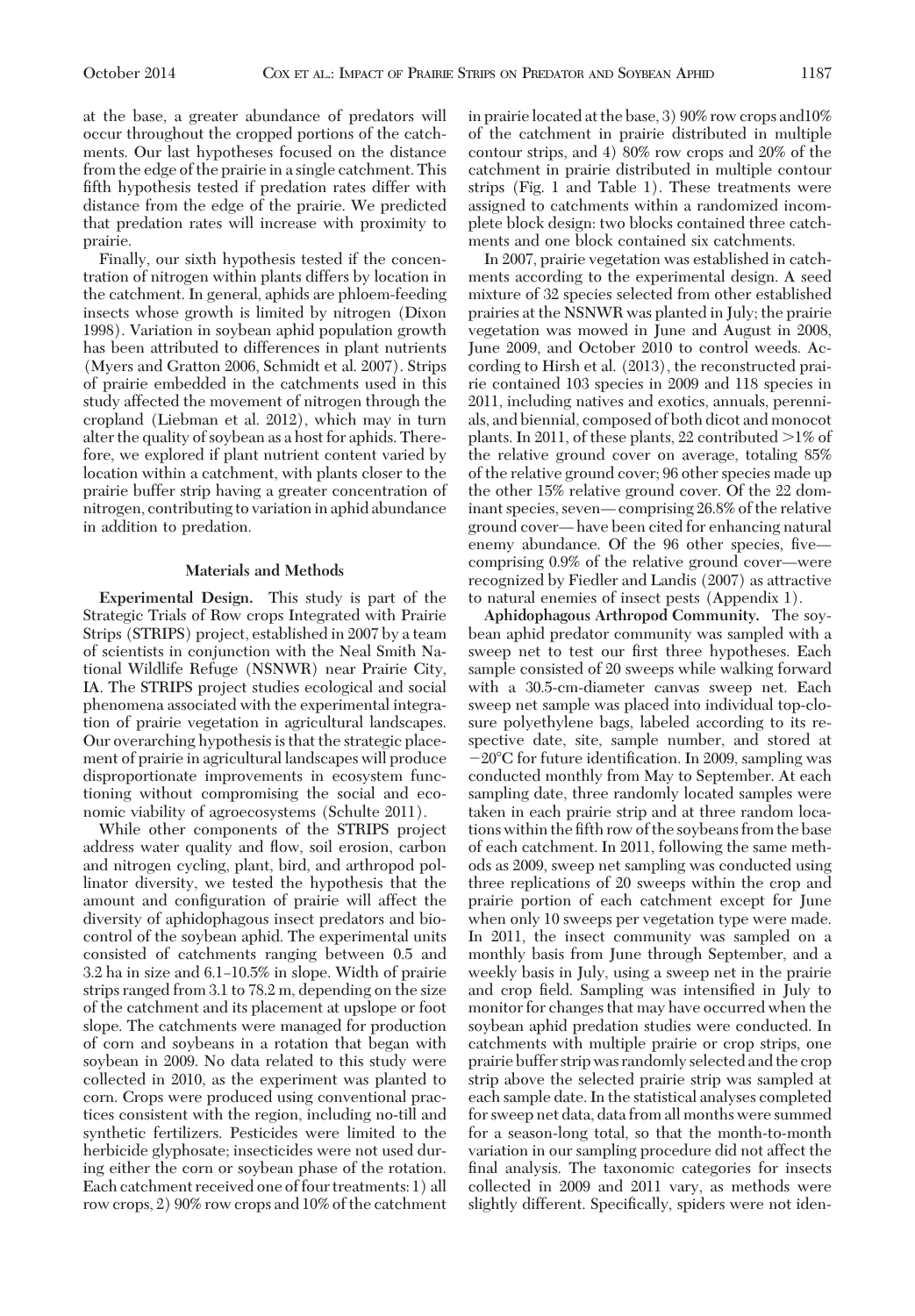

**Fig. 1.** Three blocks of experimental catchments composing a study area within NSNWR, a diverse landscape of reconstructed prairie, cropland, and forest. Catchments (i.e., experimental units) are highlighted in yellow. Strips of prairie in catchments differ in the quantity and arrangement, making up the different treatments applied to catchments; treatments described in detail in Table 1. Inset: Block 2, showing three of four experimental treatments from north to south; ten, foot, crop.

tified to family or species in 2009, and they were identified when possible in 2011.

**Soybean Aphid Predation.** In 2011, we tested hypotheses related to soybean aphid predation. To test these hypotheses, we used methods developed by Gardiner et al. (2009b), in which the population growth of aphids is compared between caged and uncaged soybean artificially infested with aphids. We used a cage designed by Schmidt et al. (2007). Similarly designed cages have been used to account for the impact of predators on soybean aphid populations

(Fox et al. 2005, Costamagna and Landis 2006, McCarville et al. 2011). These authors demonstrated that the cage design did not significantly affect temperature and thus aphid development, such that differences in aphid population between caged and uncaged plants are due to natural enemies. Pairs of soybean plants were randomly selected throughout each experimental unit and one plant of each pair was covered with a cage. Tomato cages were placed around a single plant and covered with white no-see-um netting whereas uncaged treatments had no cage and no net-

**Table 1. Characteristics of experimental catchments associated with the STRIPS Project at NSNWR**

| Size (ha)<br>Treatment |      | Slope $(\%)$ | Treatment                              | Abbreviation |  |
|------------------------|------|--------------|----------------------------------------|--------------|--|
| $Block 1-1$            | 0.53 | 7.5          | 10% prairie at foot slope              | Foot         |  |
| Block $1-2$            | 0.48 | 6.6          | 10% prairie on contour in two strips   | Ten          |  |
| Block $1-3$            | 0.47 | 6.4          | 20% prairie on contour in two strips   | Twenty       |  |
| $Block 1-4$            | 0.55 | 8.2          | 20% prairie on contour in two strips   | Twenty       |  |
| Block $1-5$            | 1.24 | 8.9          | 10% prairie on contour in two strips   | Ten          |  |
| Block $1-6$            | 0.84 | 10.5         | 100% soybeans                          | Crop         |  |
| $Block 2-1$            | 3.00 | 7.7          | 10% prairie on contour in three strips | Ten          |  |
| Block $2-2$            | 3.19 | 6.1          | 10% prairie at foot slope              | Foot         |  |
| Block $2-3$            | 0.73 | 9.3          | 100% soybeans                          | Crop         |  |
| $Block 3-1$            | 1.18 | 10.3         | 10% prairie at foot slope              | Foot         |  |
| Block 3-2              | 2.40 | 6.7          | 20% prairie on contour in three strips | Twenty       |  |
| Block $3-3$            | 1.24 | 6.6          | 100% soybeans                          | Crop         |  |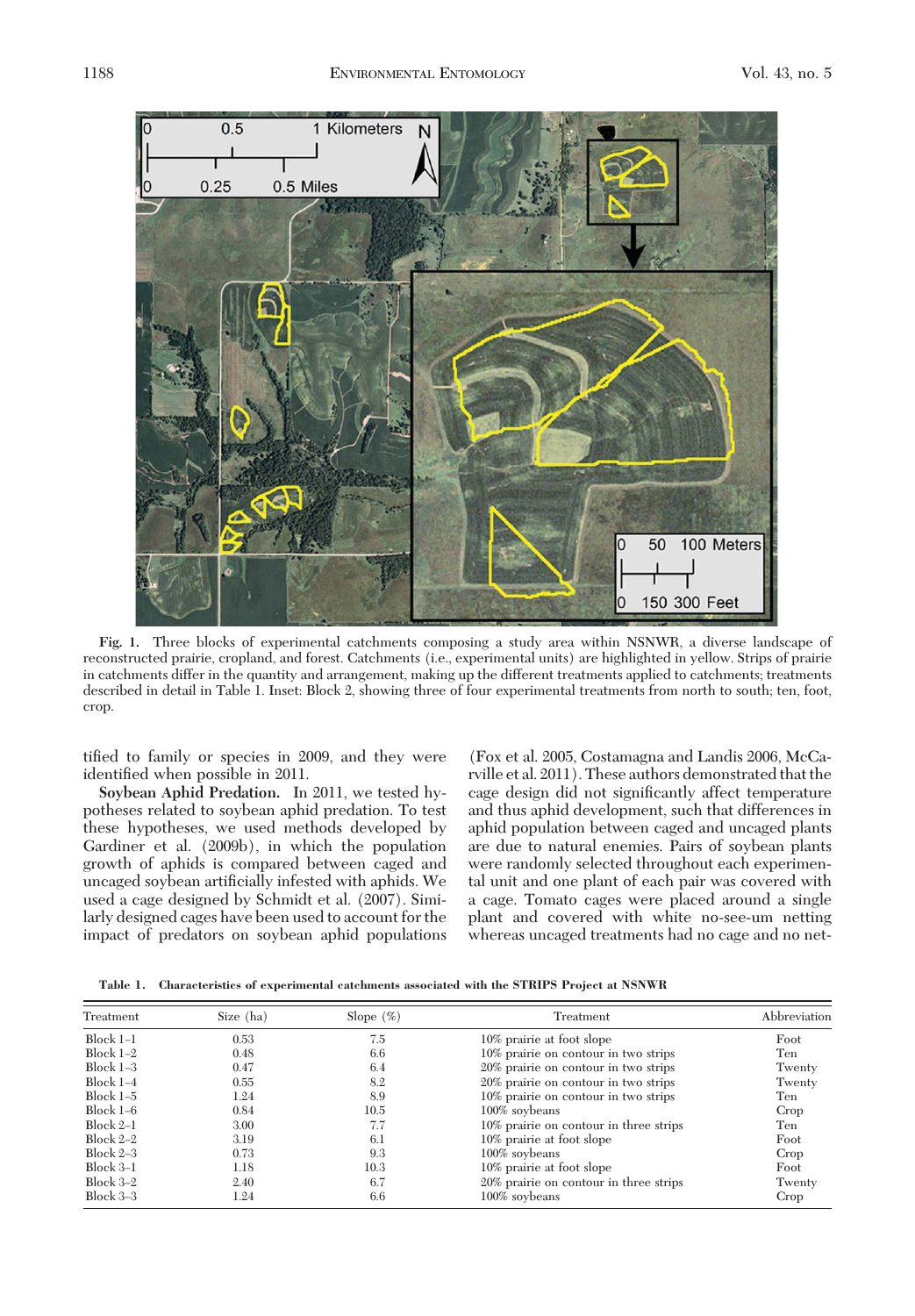ting. At the soil line, a trench was dug around the cage and the netting was placed in the trench and buried, ensuring full closure by the cage.

Because the study site had not experienced an infestation of soybean aphid by July 2011, we artificially infested the caged and uncaged plants under study with adult soybean aphid from a colony collected in a field in Ames, IA. On 8 July 2011, 10 aphids were introduced to each plant using a probe. Soybean aphids (apterous and alates of all life stages) were counted once a week following infestation, with the last sampling date on 27 July 2011. On the first and second week following infestation, some of the soybean aphid populations were naturally reduced to zero. When this occurred, the soybean plants in the study were reinfested with 10 aphids at the next sampling date so we could continue the study. The plants paired with the reinfested plants were reduced from their current population back to 10 to restart the experiment. Soybean aphid populations were counted for 3 wk following infestation and reinfestation to monitor population changes; both winged and wingless aphids were combined for analysis. One data point of counted winged aphids was lost; thus, we are underestimating winged aphids on one instance.

Two pairs of caged and uncaged soybean plants were randomly selected in each catchment, totaling 24 pairs (48 total plants) of soybean plants. The location of each caged plant was determined by first randomly selecting a quadrant of each catchment using the random number function in Microsoft Excel, then a number of paces was selected using the random number function to determine how many paces into the quadrant horizontally and then up or down into the quadrant vertically to place each caged plant. Uncaged plants were placed in the same row as the caged plant, approximately one meter away. Soybean plants around the caged and uncaged plants were removed if they made contact with the selected plant.

Of the 12 experimental catchments included in the overall study, one was selected to test our hypothesis that soybean aphid predation varied with proximity to prairie. For this experiment, we selected a catchment that was the most isolated from the other catchments ( $>500$  m) to avoid influence by prairie vegetation from adjacent catchments. The catchment selected for the study had prairie located only at the base of the field (i.e., the foot treatment). Unlike the previously described experiments in which the catchment was considered the experimental unit, each pair of caged and uncaged soybean plants was considered an experimental unit for this study; the proximity of each pair to prairie was considered the treatment. Two sets of five pairs of caged and uncaged plants were established within the catchment; five pairs within the soybean row immediately adjacent to the prairie and five pairs at a row  $\approx 50$  m from the edge of the prairie. Transects were established approximately perpendicular to the contour of the land. At each transect, position pairs of caged and uncaged plants were  $\approx 0.5$  m apart. Pairs along the row of soybeans adjacent to the prairie were  $\approx 2$  m apart, and pairs in the row 50 m into the field were  $\approx$  20 m apart, with differences in distances due to the funnel shape of the catchment. At each pair of soybean plants, soybean aphid infestation and monitoring followed the methods outlined above.

**Plant Nitrogen.** We tested the hypothesis that the concentration of nitrogen in soybean plants varied by location within a catchment by sampling leaves from soybean plants along the soybean row closest to the prairie and also 50 m into the field. These plant samples were taken from the same catchment used in the previous section (i.e., Soybean aphid predation). Plant samples were dried, ground, and analyzed for total nitrogen, carbon, phosphorous, and potassium in each plant. The plants infested with aphids were not selected, as the goal was to survey the plant population in that area of the catchment, not the exact plants involved, which may have already been affected by aphids. We removed leaves once soybeans reached plant maturity.

**Statistical Analysis.** Arthropod abundance was analyzed on a per treatment basis as the season-long sum of all sweep net subsamples. Each sample consisted of an average of the three sweep net subsamples. For each sample, aphidophagous insects and arachnids were identified to family and to the lower taxonomic units when possible for members of the Coccinellid and Anthocorid families. Aphid populations are reported as an average of total aphids per plant. In the aphid population data, the sample was the average of the two subsamples, which were the two caged or noncaged plant data for each experimental unit. All statistical analyses described below were conductedin R (R Development Core Team 2010).

We used a paired two-tailed *t*-test to determine if the abundance of predators differed between prairies and soybeans. Our experimental design was composed of two nominal variables (prairie and crop) with one measurement variable (abundance of natural enemies), which makes a paired *t*-test ideal to test differences for each paired set of data calculated from individual catchments. For each catchment that contained prairie, the abundance of predators in prairies was subtracted from the abundance of predators in soybeans. Data from the crop only treatments were not used to test this hypothesis. This difference was calculated for each sampling date and then summed to calculate a season-long difference combining all four sampling dates in 2009 and seven sampling dates in 2011; differences were then compared with zero. Separate paired *t*-tests were conducted for each year for the following response variables: total predator abundance, the most abundant species in each year (*O. insidiosus*), exotic lady beetles, and native lady beetles.

To test our second hypothesis, we used analysis of variance (ANOVA) to determine if the placement and configuration of prairie in catchments affected the season-long total abundance of aphidophagous predators in the portion of the catchment planted with soybean. ANOVAs were conducted separately for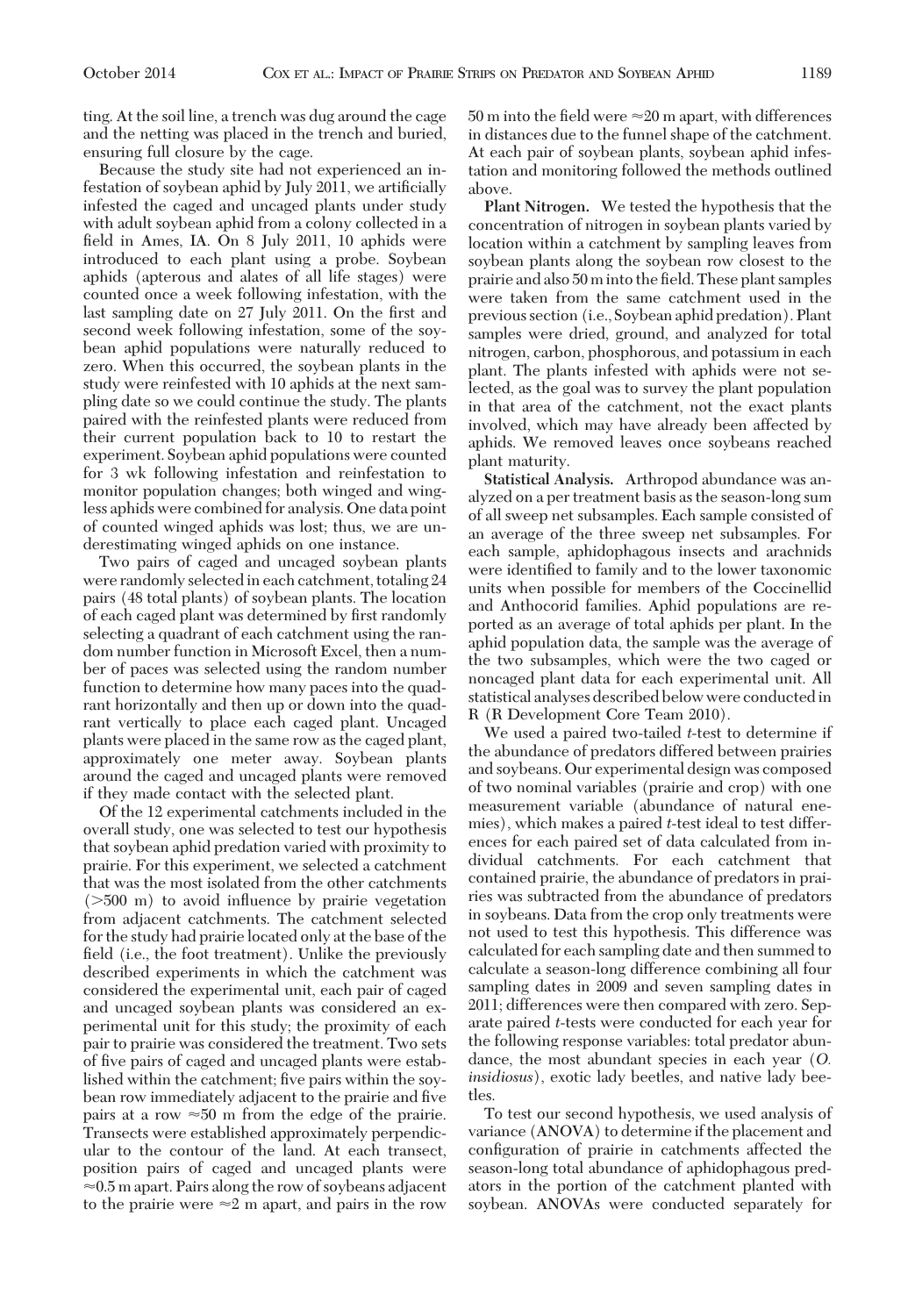2009 and 2011 for*O. insidiosus,* exotic lady beetles, and native lady beetles.

Because measures of total abundance may be insensitive to changes in taxon abundance, we also used a community composition analysis to test hypotheses regarding whether vegetation type or treatment significantly affected the composition of the arthropod predator community. We attempted to use nonmetric multidimensional scaling (NMDS) ordination methods to visualize the arthropod predator community of each vegetation type, but nine dimensions were required to explain the majority of variance in our data. Instead, we used an Adonis analysis, which is similar to an ANOVA but applied to community composition data. Adonis is a permutational multivariate ANOVA for species composition data (Stevens and Oksanen 2011) conducted in the vegan package of R (Oksanen et al. 2011). Additionally, we conducted a SIMPER analysis (Clarke 1993) within the vegan package of R. Much like NMDS, SIMPER is an analysis based on distance measures, which determines which species contribute most to the dissimilarity matrix that is calculated from arthropod community data. This analysis can demonstrate which species impact the differences demonstrated between treatment community compositions; however, it may mis-represent the importance of a given species (Warton et al. 2012).

To test our hypothesis that the abundance of aphidophagous predators varied among the entire catchment (both prairie and crop), we used area-based weighting to combine insect abundance data collected from prairie strip and row-cropped portions of each catchment. The abundance measured in each habitat type was multiplied by the percent area of each habitat represented within a catchment and then summed. Data for each catchment were then summed across all months for a weighted season total. We used ANOVA to determine if the season-long total abundance of aphidophagous predators varied among the treatments.

For hypotheses concerning the biological control of the soybean aphids, we compared soybean aphid populations on caged and uncaged soybean plants. We calculated a biological services index (BSI) developed by Gardiner et al. (2009b) to quantify the amount of assumed predation observed per experimental unit using the following equation:

### $\text{BSI} = (A_c - A_o)/A_c$

where  $A_c$  is the number of aphids on the caged plant and *Ao* is the number of aphids on the uncaged plant. In cases where the computed value was negative, the BSI was set to zero to indicate no biological control, because aphids cannot experience negative biological control. Thus, BSI values can range from zero to one, with higher values indicating higher levels of aphidophagus insect predation on soybean aphids. A biological services index for each pair of plants was calculated using the aphid populations from the last sampling date and averaged across subsamples within each catchment. We used ANOVA to test whether BSIs varied among the treatments (i.e., our fourth

hypothesis). Fixed effects tested in the model were block and treatment. An ANOVA was also used to test if BSI increased with proximity to prairie edge (i.e., our fifth hypothesis). A biological services index was computed from measured caged–uncaged plant pairs placed along transects at two distances from reconstructed prairie; the fixed effect tested was distance from prairie.

#### **Results**

**Aphidophagous Arthropod Community.** In 2009, 5,835 aphidophagous arthropods representing 13 taxa and two groups of unidentified categories were collected with sweep nets. In 2011, 2,013 aphidophagous arthropods representing 21 taxa and two unidentified coccinellid categories were collected with sweep nets, of which all were identified to family or species when possible (Table 2). In Table 2, numbers are first reported in season-long sum as well as on a per 1,000 sweep basis. We report on a per 1,000 sweep basis because sampling methodologies used in 2009 and 2011 used a different number of sweeps per sample.

In 2009, more predators were collected in the prairie (total: 3,933; average per 1,000 sweeps: 771.2) than the soybean fields (total:  $1,902$ ; average per  $1,000$ sweep: 660.4). The results of the *t*-tests of the seasonlong totals indicate prairies had more natural enemies than soybean fields, whereas the abundance of both exotic and native lady beetles were significantly lower in prairie than in soybeans (Table 3). The abundance of the most commonly collected predator, *O. insidiosus*, did not significantly differ between prairie and soybean.

In 2011, more predators were collected in prairie strips (total: 1,171; per 1,000 sweeps: 464.8) than soybeans (total: 842; per 1,000 sweep: 445.1). Paired*t*-tests indicated that the season-long total of predators was greater in prairie than in soybean, whereas the abundance of *O. insidiosus,* exotic lady beetles, or native lady beetles did not significantly differ between the prairie and soybean (Table 3). In both 2009 and 2011, we did not observe a significant effect of the various treatments applied to the catchments on the total abundance of predators. At the level of the catchment, the various treatments did not affect the abundance of components of the predator community, including *O. insidiosus,* exotic, and native lady beetles (Table 4).

The results of the analysis of the predator community in 2009 indicate that block, treatment, vegetation type, and sampling date significantly affected the composition of the predator community (Block:  $F_{2,105}$  = 3.86,  $P < 0.01$ ; Treatment:  $F_{3,105} = 2.13$ ,  $P < 0.01$ ; Vegetation:  $F_{1,105} = 11.59, P \le 0.01$ ; Date:  $F_{3,105} =$ 16.09, *P*<0.01). Based on the SIMPER analysis of these data, Aranecidae, *O. insidiosus, H. axyridis* adults, *H. axyridis* larvae, and *Toxomerus marginatus* were the most inßuential groups causing differences among treatments, with cumulative contributions of 61-77% depending on pairwise comparisons. Other important groups were Nabis spp., unidentified Syrphidae, and Dolichopodidae.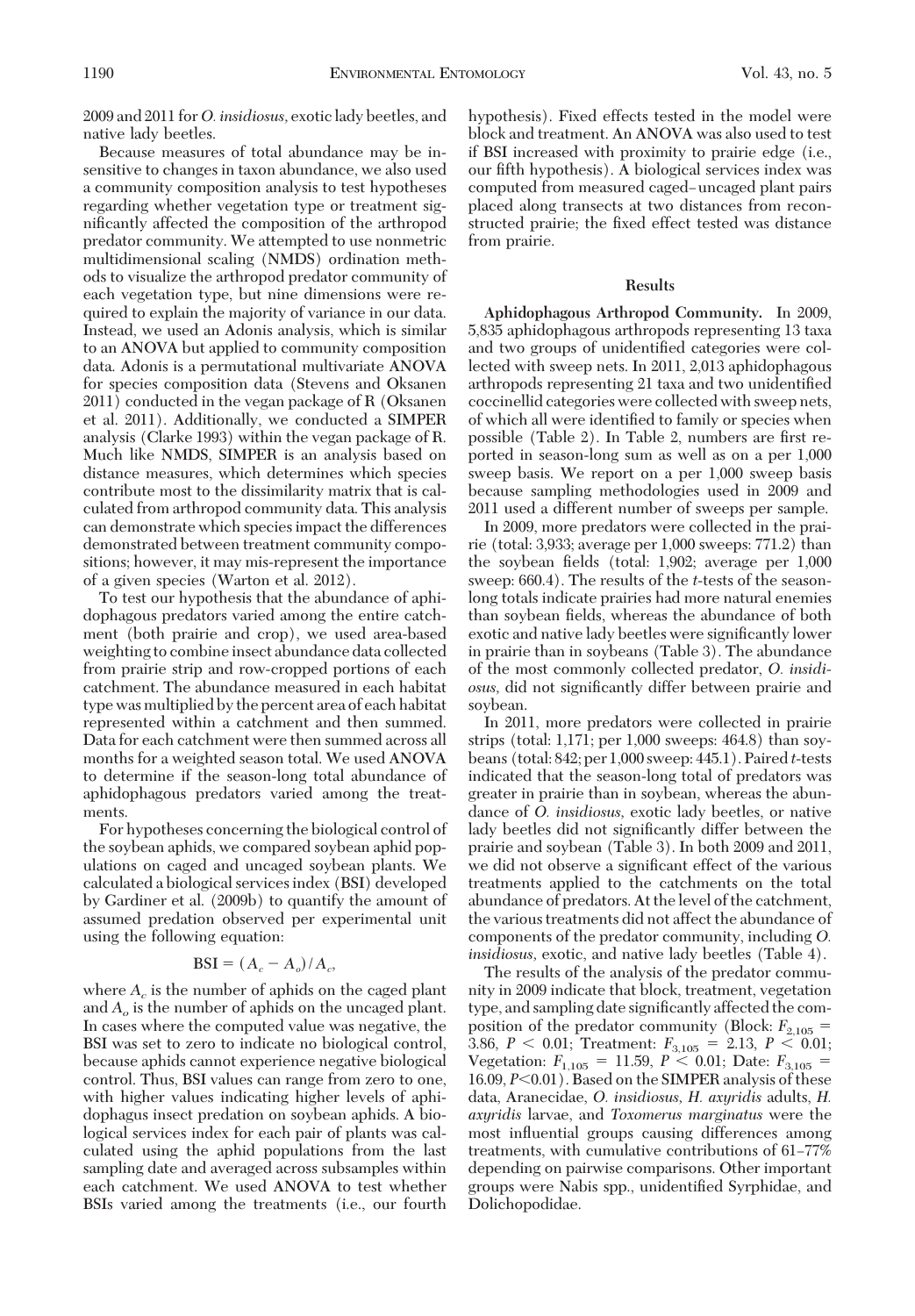|  |  |  |  |  |  | Table 2. Aphidophagous insects and spiders collected in 2009 and 2011 in prairies (mean per 1000 sweeps in parentheses) |
|--|--|--|--|--|--|-------------------------------------------------------------------------------------------------------------------------|
|--|--|--|--|--|--|-------------------------------------------------------------------------------------------------------------------------|

|                                    |              | $2009$ sweep net <sup>a</sup> | 2011 sweep net |              |
|------------------------------------|--------------|-------------------------------|----------------|--------------|
| Taxa                               | Prairie      | Soybean                       | Prairie        | Sovbean      |
| Unidentified lady beetle larvae    | 0(0)         | 6(2.1)                        | 0(0)           | 7(3.7)       |
| Unidentified lady beetle adult     | 1(0.2)       | 1(0.4)                        | $\mathbf{0}$   | $\mathbf{0}$ |
| Native coccinelidae                |              |                               |                |              |
| Cycloneda munda                    | 23(4.5)      | 42(14.6)                      | 7(2.8)         | 8(4.2)       |
| Cycloneda munda larvae             | 4(0.8)       | 5(1.7)                        | 0(0)           | 0(0)         |
| Hippodamia convergens              | 7(1.4)       | 14(4.9)                       | 6(2.4)         | 1(0.5)       |
| Hippodamia convergens larvae       | 9(1.8)       | 7(2.4)                        | 0(0)           | 0(0)         |
| Coleomegilla maculata              | 1(0.2)       | 2(0.7)                        | 6(2.4)         | 10(5.3)      |
| Hippodamia parenthesis             | 9(1.8)       | 1(0.4)                        | 4(1.6)         | 7(3.7)       |
| Coleomegilla maculate larvae       | 8(1.6)       | 7(2.4)                        | 1(0.4)         | 8(4.2)       |
| Adalia bipunctata larvae           | NA           | NA                            | 0(0)           | 1(0.5)       |
| Exotic coccinelidae                |              |                               |                |              |
| Harmonia axyridis                  | 229(44.9)    | 461(160.1)                    | 4(1.6)         | 12(6.3)      |
| Harmonia axyridis larvae           | 16(3.1)      | 337 (117.0)                   | 1(0.4)         | 14(7.4)      |
| Coccinella septempunctata          | 4(0.8)       | 0(0)                          | 1(0.4)         | 0(0)         |
| Coccinella septempunctata larvae   | 0(0)         | 0(0)                          | 0(0)           | 5(2.6)       |
| Other insects                      |              |                               |                |              |
| Orius insidiosus                   | 960 (188.2)  | 394 (136.8)                   | 301 (119.4)    | 408 (215.9)  |
| Syrphidae adult                    | 753 (147.7)  | 44 15.3)                      | 69 (27.4)      | 60(31.7)     |
| Nabidae                            | 137 (26.9)   | 189 (65.6)                    | 11(4.4)        | 31(16.4)     |
| Dolichopodidae                     | 134 (26.3)   | 65(22.6)                      | 0(0)           | 0(0)         |
| Chrysopiae Adult                   | 37 (7.25)    | 19(6.6)                       | 23(9.1)        | 4(2.1)       |
| Hemerobiidae Adult                 | 7(1.4)       | 5(1.7)                        | 1(0.4)         | 5(2.6)       |
| Chrysopiae and Hemerobiidae larvae | 47(9.2)      | NA                            | 84 (29.2)      | 17(9.0)      |
| Spiders                            |              |                               |                |              |
| Unidentified spiders               | 1497 (293.5) | 189(65.6)                     | 13(5.2)        | 20(10.6)     |
| Thomisidae                         | <b>NA</b>    | NA                            | 400(158.7)     | 67(35.4)     |
| Salticidae                         | <b>NA</b>    | NA                            | 105(41.7)      | 47(24.9)     |
| Opiliones                          | 57(11.18)    | 30(40.4)                      | 23(9.1)        | 8(4.2)       |
| Arenaidae                          | <b>NA</b>    | <b>NA</b>                     | 79 (31.3)      | 22(11.6)     |
| Tetragnathidae                     | <b>NA</b>    | <b>NA</b>                     | 47(18.7)       | 41(21.7)     |
| Oxyopidae                          | NA           | NA                            | 23(9.1)        | 11(5.8)      |
| Lycosidae                          | NA           | NA                            | 4(1.6)         | 15(7.9)      |
| Linyphiidae                        | <b>NA</b>    | <b>NA</b>                     | 3(1.2)         | 8(4.2)       |
| Phiodromidae                       | NA           | NA                            | 3(1.2)         | 3(1.6)       |
| Dictynidae                         | <b>NA</b>    | NA                            | 2(0.8)         | 2(1.1)       |
| Total                              | 3933 (771.2) | 1902 (660.42)                 | 1171 (464.8)   | 842 (445.1)  |

*<sup>a</sup>* Results from 2009 and 2011 are not comparable due to differences in sampling methods.

In 2011, block, vegetation type, and sampling date had a significant effect on the predator community (Block:  $F_{2,141} = 2.58, P < 0.01$ ; Vegetation:  $F_{1,141} =$ 13.94,  $P \le 0.01$ ; Date:  $F_{6,141} = 4.90, P \le 0.01$ ). In 2011, the impact of treatment on arthropod community trended toward significance, but not at the  $P = 0.05$  level  $(F_{3,141} = 1.44, P = 0.06)$ . A graphical analysis of the community data explained some of the differences detected (Fig. 2): overall, fewer spiders were collected in June than September. During August,  $\leq 10\%$ 

of the predators captured in prairie were spiders, but during that same period, at least 70% of the predators in the crop were spiders. Based on the SIMPER analysis in 2011, -50% of the dissimilarity between the communities was accounted for by spiders (Thomisidae and Salticidae) as well as *O. insidiosus.* The other groups that contributed to dissimilarity were Aranecidae, Tetraganathidae, and Syrphidae (adult). These groups contributed to another 12–20% of the dissimilarity depending on the specific pairwise comparison.

**Table 3. Paired** *t***-test results from 2009 and 2011 testing for differences in the abundance of all aphidophagus insect predators, the most abundant taxon (***O. insidiosus***), and exotic and native lady beetles between prairie and soybean habitats**

| Null hypothesis                                      | $t$ -value <sup><math>a</math></sup> | P value                    | More abundant |
|------------------------------------------------------|--------------------------------------|----------------------------|---------------|
| $2009$ total abundance in prairie = soy              | 3.13                                 | $0.014*$                   | Prairie       |
| $2009$ <i>Orius</i> abundance in prairie = sov       | 1.77                                 | 0.115                      | NA            |
| $2009$ exotic lady beetle abundance in prairie = sov | 6.92                                 | $0.0001*$                  | Soy           |
| $2009$ native lady beetle abundance in prairie = sov | 7.14                                 | $\leq 0.0001$ <sup>*</sup> | Sov           |
| $2011$ total abundance in prairie = soy              | 3.82                                 | $0.005*$                   | Prairie       |
| $2011$ <i>Orius</i> abundance in prairie = sov       | 0.02                                 | 0.986                      | NA            |
| $2011$ exotic lady beetle abundance in prairie = sov | $-1.37$                              | 0.208                      | NA            |
| $2011$ native lady beetle abundance in prairie = sov | 0.00                                 | 1.000                      | NA            |

*<sup>a</sup>* Degrees of freedom for all tests show are 8.

\* Signifies statistical significance rejecting null hypothesis below  $P = 0.05$ .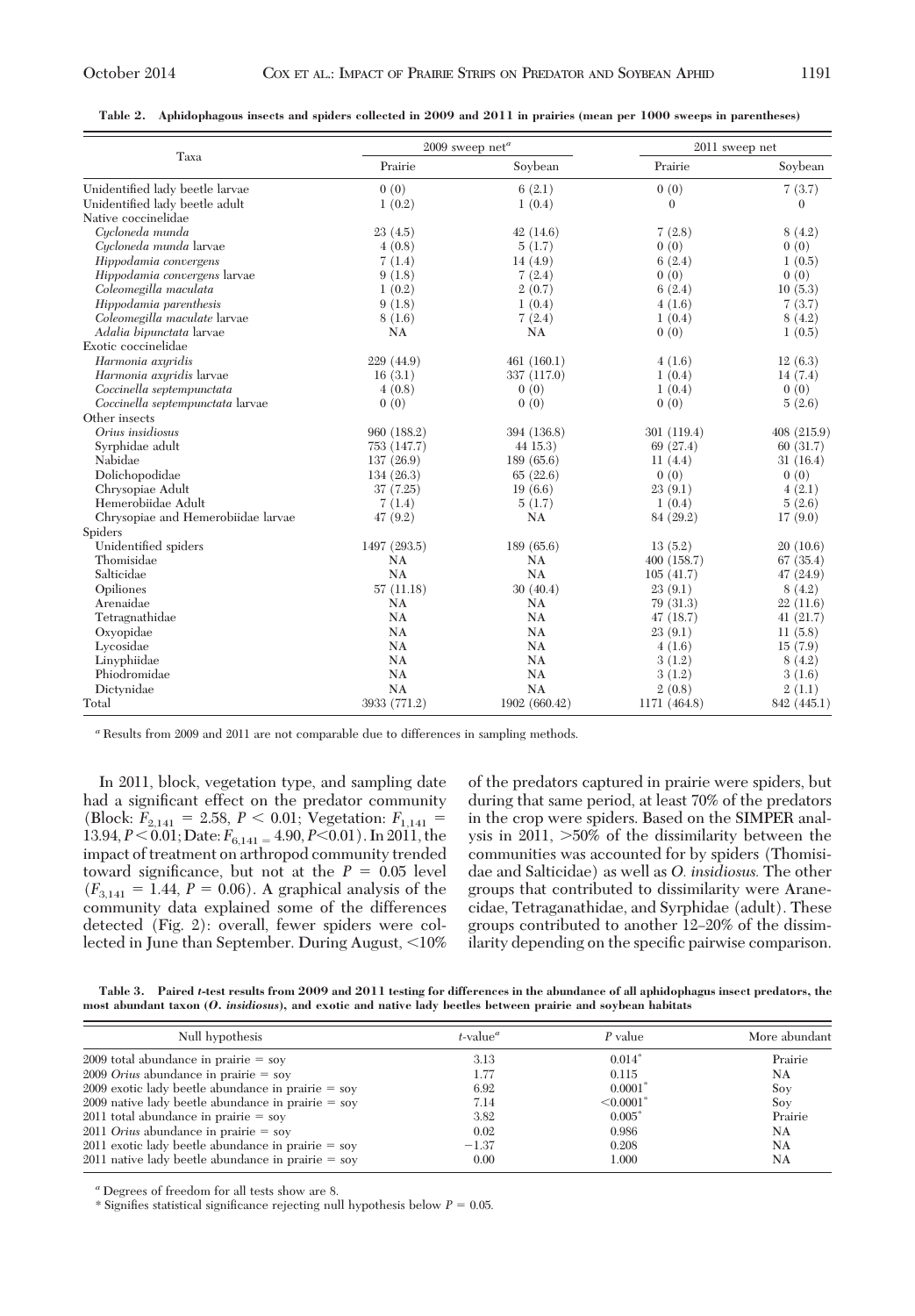| <i>F</i> -value | df   | $P$ value |
|-----------------|------|-----------|
| 0.0214          | 3.44 | 0.8843    |
| 0.0018          | 3,44 | 0.9662    |
| 0.2489          | 3,44 | 0.6203    |
| 0.1737          | 3.44 | 0.6789    |
| 0.3281          | 3.80 | 0.8050    |
| 0.1374          | 3,80 | 0.9374    |
| 1.3411          | 3,80 | 0.2669    |
| 0.2523          | 3.80 | 0.8595    |
|                 |      |           |

**Table 4. ANOVA results from 2009 and 2011 testing for differences among treatments in the abundance of all aphidophagus insect predators, the most abundant taxa (spiders and** *O. insidiosus***), and exotic and native lady beetles in portions of agricultural catchments in soybean production**

These results suggest that these species or families were the most influential in determining the differences between treatments identified by the Adonis analysis.

In 2009, we did not observe an effect of the treatment on the season-long area-weighted total abundance of predators ( $F_{3,8} = 0.38, P = 0.77$ ; Fig. 3a). A similar result was observed in 2011 ( $F_{3,8} = 0.85, P =$ 0.50; Fig. 3b). We observed slight differences in the weighted totals among treatments, but none were significant.

**Soybean Aphid Predation.** The aphid populations on caged and uncaged soybean plants were signiÞ-

cantly different  $(F_{1,22} = 16.26, P \le 0.01)$ , indicating that the cages were successful in excluding predators. Occasionally we observed predators within the caged plants (5 out of 72 observations), but not at levels sufficient to reduce aphid populations. Overall, aphid populations within caged plants averaged 2,338.7 752.5 aphids compared with  $208.7 \pm 89.5$  aphids on uncaged plants.

Overall, we measured BSI values indicative of significant aphid mortality due to predators (Fig. 4). Despite greater abundance of aphid predators in prairies, we did not detect a higher BSI among the treatments  $(F_{3,8} = 0.29, P = 0.83, Fig. 4)$ . Although treat-



**Fig. 2.** Composition of the aphidophagus predator community during (a) 2009 and (b) 2011 collected once a month with a sweep net in either soybean (S) or prairie (P).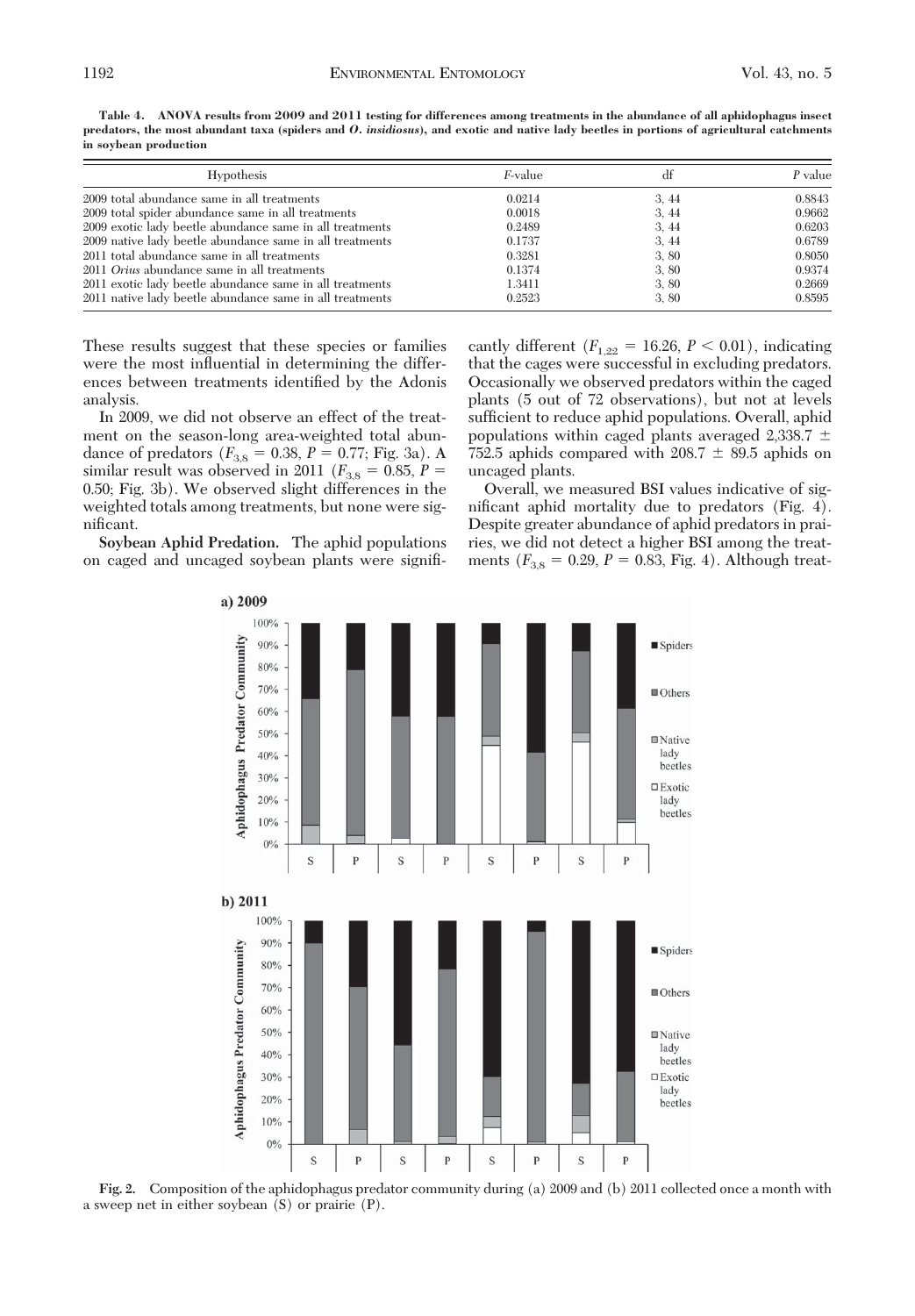

**Fig. 3.** Predator abundance (mean  $\pm$  SEM) did not vary within catchments growing soybean with varying amounts of prairie (i.e., treatments) in (a) 2009 and (b) 2011. Predator abundances are weighted based on the amount of prairie and soybean within each catchment treatment; description of treatment structure is detailed in Table 2.

ment had no observable effect on BSI, the treatment that had the most area in prairie (i.e., 20% of catchment) had the highest BSI; conversely, the lowest BSI was measured in the treatment composed of all soybean and no prairie (i.e., crop).



**Fig. 4.** BSI, an estimate of the biological control of the soybean aphid did not vary by treatment in 2011.

Based on distance from prairie, we measured an average BSI of 0.76  $\pm$  0.07 among caged and uncaged plants directly adjacent to prairie and of  $0.89 \pm 0.05$ among plant pairs at a location surrounded by soybean, 50 m distant from prairie; hence, significant biological control of the soybean aphid in both locations. No effect of distance on BSI was detected after 3 wk of aphid population growth  $(F_{1,8} = 0.52, P =$  $(0.49)$ 

**Plant Nitrogen.** In comparing aphid populations between caged and uncaged plants along transects proximal and distant to prairie, was significantly higher in the crop field  $(Fig. 4)$ . Aphid populations on caged plants, which we expect to be more affected by the bottom-up effect of plant nutrients, were higher 50 m into the crop field, averaging  $4,267 \pm 1,845$  (SEM) aphids per plant, compared with populations only 1 m from the prairie strip, averaging  $1,524 \pm 1,185$  (SEM) aphids per plant. Although the difference in nitrogen between plants from the two locations was not statistically different at the  $P = 0.05$  level, the general trends showed plant ammonium levels were higher in plants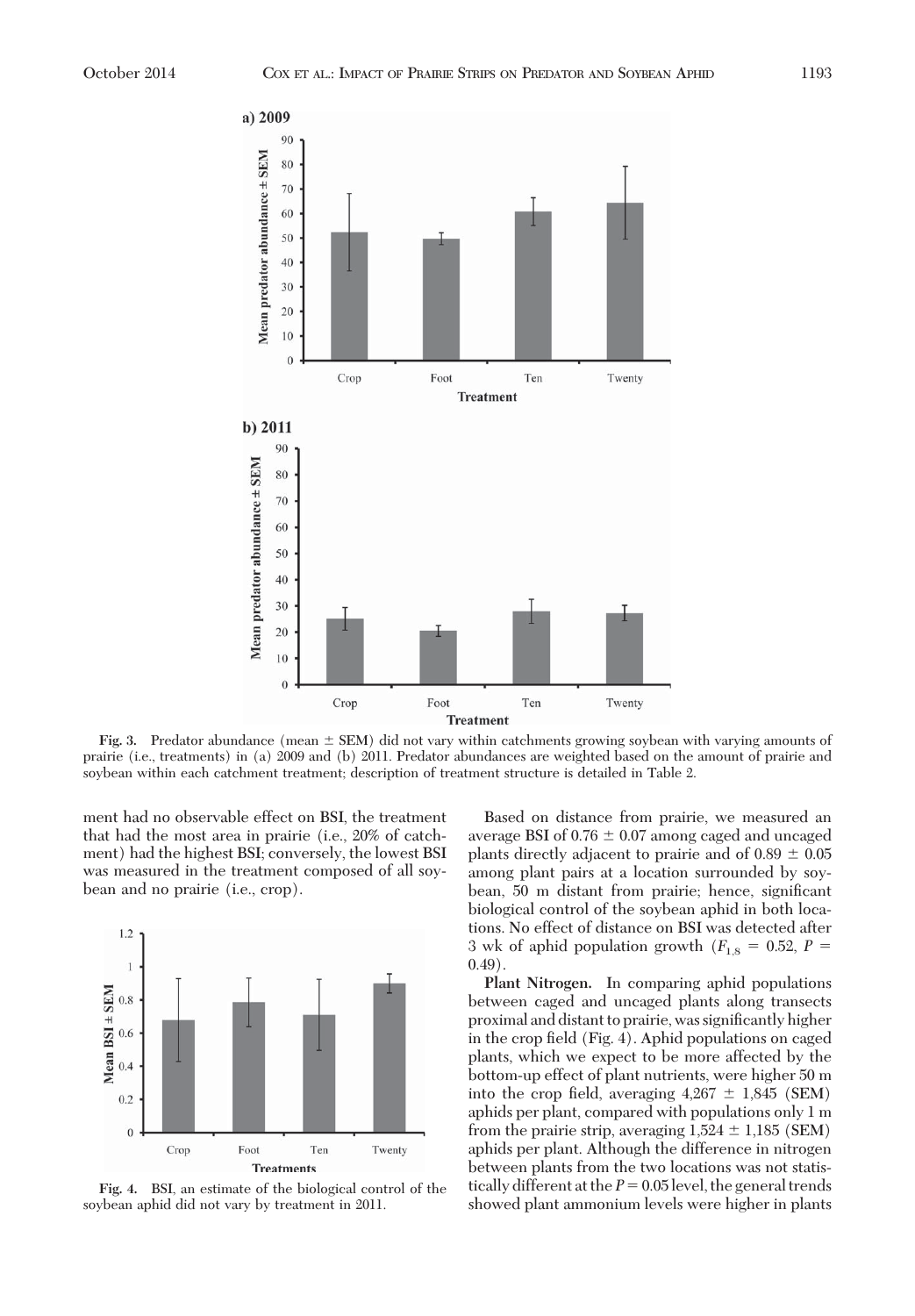adjacent to prairie (856 ppm  $\pm$  45) than in 50 m into the crop field (701 ppm  $\pm$  37;  $F_{1,18} = 3.49, P = 0.08$ ); plant nitrate levels were higher in plants from in the field (575 ppm  $\pm$  88) than those adjacent to the prairie  $(324$  ppm  $\pm$  36;  $F_{1,18} = 2.78$ ,  $P = 0.11$ ); and total plant nitrogen was highest from plants in the field (3.2%  $\pm$ 0.02) as compared with those adjacent to the prairie  $(3.09\% \pm 0.04; F_{1,18} = 3.21, P = 0.09).$ 

#### **Discussion**

We tested a series of hypotheses to determine if adding prairie to catchments committed to rowcropped could increase the abundance and diversity of predator insects such that biological control of soybean aphids would be increased in the crop land. Of these hypotheses, we only observed significant differences in the abundance of aphidophagous predators between prairie and crop areas; season-long abundance was higher in prairie areas compared with crop areas in both 2009 and 2011 (Table 3). From the Adonis analysis, we observed insect communities that were distinct between habitat types, and in 2009 by treatment.

Although predator abundance was higher in prairies, this did not translate into an increase in biological control (i.e., no change in the B.S.I.).While prairie did not directly impact biological control of soybean aphids, it did achieve the goal of increasing beneficial insects within the landscape. It may be possible that this increase could translate into other ecosystem services, such as biological control of other crop pests.

In the following section, we discuss why the greater abundance of natural enemies in prairie strips did not affect their abundance in the adjacent soybean and the biological control of soybean aphids. We specifically address factors not controlled for in this experiment including; landscape context, the quality of the reconstructed prairie, natural enemies, and bottom-up differences in the form and concentration of plant nutrients and how they may have affected our final results. Despite these limitations, this study does document how prairie strips integrated within row-crop fields can increase field-scale abundance and diversity of the natural enemy community as a whole. It also informs subsequent research on how to measure the full impact of native plants and their attendant insect communities in row crop-dominated landscapes.

**Landscape Context.** The STRIPS experimental site is embedded within the diverse landscape of the NSNWR (Fig. 1). This location may have reduced our power to detect differences in aphidophagous predator population levels at the catchment scale and their subsequent impact on soybean aphid populations. While agricultural landscapes in Iowa are generally limited in terms of landscape diversity (Brown and Schulte 2011), the Refuge is composed of a cropland, prairie, and forest mosaic. The relatively diverse character of this surrounding landscape may have impacted our ability to detect hypothesized differences among catchments with varying amounts of prairie. Gardiner et al. (2009b) observed within the Midwest-

ern United States that the most accurate model to predict BSI was Simpson's Diversity of the landscape at the level of 1.5 km radius around a soybean field. The BSI values computed by Gardiner et al. (2009b) study range from 0.1 to 1.0, with most above 0.6. Similarly, the mean BSI values for all of our treatments were above 0.6. We suggest that ability to detect differences in natural enemy populations and biological control at the catchment scale may have been overwhelmed by the high overall natural enemy populations resulting from the location of our study within a National Wildlife Refuge.

As noted by Isaacs et al. (2009), improvements in the delivery of insect-derived ecosystem services through conservation efforts may depend upon the landscape in which these efforts are practiced. Landscapes with low to moderate complexity will likely see the greatest improvement in these services when additional habitat for beneficial insects is provided. Woltz et al. (2012) found that when both landscape diversity and field-scale diversity varied, changes in the biological control of the soybean aphid were only correlated with landscape diversity, not field-scale changes. While we do not know what the outcomes of our study would be if conducted in a more simplified landscape dominated by row crops, where the addition of prairie strips may significantly impact landscape diversity measures, we expect the effect of prairie may be more easily detectable. We suggest performing this study across landscapes with variable portions of crop and noncrop habitat, with a focus on landscapes with relatively lower diversity.

We predicted that placement and orientation, or spatial configuration of the buffer strips would impact natural enemies or biological control, but observed no significant difference among treatments with prairie only at the bottom of the slope and those with strips spread throughout a catchment. Components of our experimental design may have limited our capacity to measure the impact of prairie. With some experimental units side by side, insect movement among catchments could have diluted treatment differences. We only tested treatments with small amounts of prairie in three different configurations (three total size and configuration combinations), however, and a higher percentage of prairie or more strips may be needed to translate a change in insect abundance to ecosystem service.

**Habitat Quality.** Another factor affecting our ability to detect differences relates to the quality of reconstructed prairie established in this study as habitat for natural enemies. While perennial, noncropped habitat can be important for increasing the delivery of ecosystem services within agricultural landscapes (Van Buskirk and Willi 2004, Schulte et al. 2006)—in particular, water quality, water ßow, and bird habitat as documented in the STRIPs Project (Zhou et al.  $2010$ , Helmers et al.  $2012$ , MacDonald  $2012$ ) —the prairie plant community represented in the experiment does not rank particularly high for the provision of insect-derived ecosystem services. The composition and abundance of plant species cultivated in the prai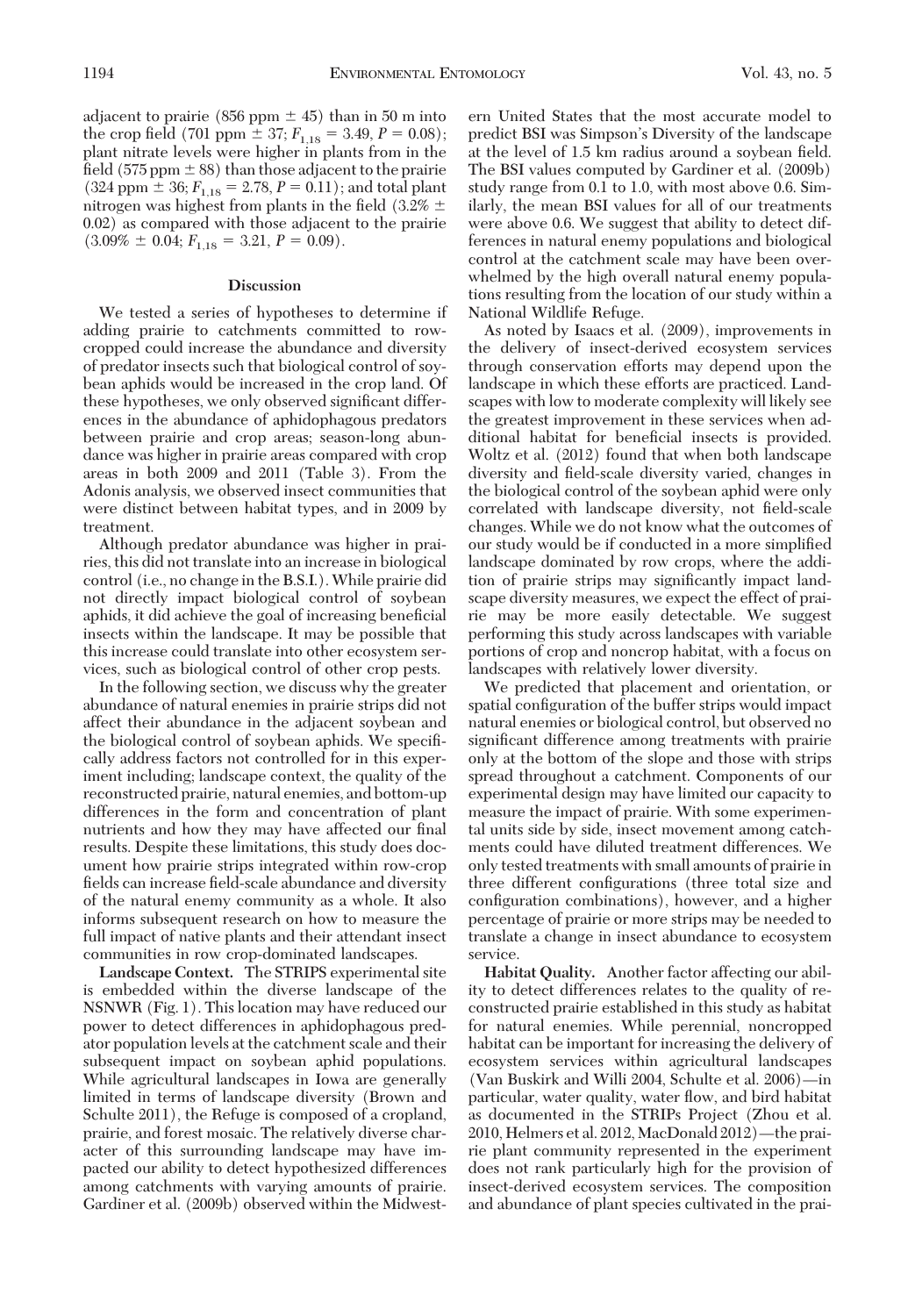rie strips were not selected on the basis of attractiveness to beneficial insects, but instead to represent a diverse mix of native prairie species in Iowa that contribute to increasing soil and water conservation. Very few of these plant species are documented as attractive to aphidophagus predators and therefore the insect community attracted to these prairies may not be a community optimized for soybean aphid predation.

Additionally, we consider that as the prairie matures and different species establish, beneficial insect dynamics may change. Whether the prairie plants have reached a state of succession that is optimal for beneficial insects is not clear. Within the period of time that this study was conducted, Hirsh et al. (2013) observed changes in prairie plant abundance and diversity with the establishment of prairie at research site. Determining the extant differences in the insect community that occurred between 2009 and 2011 are due to these changes is beyond our experimental design. However, we expect that both plant and insect communities change in response to maturation of the prairie over time.

Natural enemies of specific relevance for soybean aphid biological control is the ability of prairie strips to provide habitat for *H. axyridis,* an aphid predator that, like the aphid, is native to Asia (Koch and Galvan 2008). In Asia, *H. axyridis* is considered an arboreal species and in North America Gardiner et al. (2009a) noted increased abundance of *H. axyridis* and other exotic lady beetles when soybean fields are surrounded by forest. Within this study, exotic lady beetles including *H. axyridis* were found in abundance in both prairie and crop fields in 2009, and only in small numbers in 2011 (Table 2). Our results suggest that exotic lady beetles did not find the prairie any more attractive than the soybean; thus, this form of native habitat may not be optimal for increasing their abundance within an agroecosystem.

**Plant Nutrients.** The last variable we consider that may have confounded our findings was the lack of control for plant nutrient levels in our study of soybean aphid predation. As investigated in the sixth hypothesis, nitrogen levels and types of nitrogen varied in different parts of the field. The study suggests that bottom-up factors, such as nutrient availability as inßuenced by slope position, may also contribute to aphid population dynamics and thus the ability of natural enemies to control them.

#### **Conclusions**

We hypothesized that prairie strips within crop fields would increase abundance of aphidophagous predators and biological control services delivered via soybean aphid predation. While an increase in the abundance of aphidophagous predators was observed within prairie strips, our data suggest there was no impact of the amount of prairie in the catchment (0, 10, or 20%) or placement of prairie strips (toe slope or contour strips in field) on either predator abundance in adjacent soybean, total catchment abundance, nor on biological control. Similarly, we did not observe an impact of proximity to prairie on the biological control of soybean aphid. The impact of prairie on the biological control of soybean aphids may be improved by conserving aphidophagous predators in a more simplified crop landscape or by selecting plants that are more attractive to them buffer strips.

Although increased biodiversity can provide tangible soil, water, and wildlife conservation benefits, during a period of high commodity prices and U.S. Department of Agriculture (USDA) Conservation Reserve Program rental rates that fail to include future price increases, farmers may be less inclined to take land out of production to increase the delivery of ecosystem services (Hellerstein 2010). To provide enough incentive to take land out of crop production, benefits need to be clear and of value to farmers so they may fully consider the benefits: costs of changing practices. Ideally, conservation benefits can be maximized while also maximizing profits from crop production. From the results of this research, we do not expect insect-derived ecosystem services to be a driving factor for adoption of prairie buffer strips. Under our current research design, insect-derived ecosystems services for soybean aphids were not maximized, as no additional pest management services are added by putting prairie into soybean fields. The next step may be to strategically design prairie strips to optimize biological control by incorporating a greater proportion of plants that attract aphidophagous insects. However, the multifunctional, layered benefits of prairie vegetation, such as reductions in sediment and nutrient transport (Zhou et al. 2010, Helmers et al. 2012, Hernandez-Santana et al. 2013) and wildlife habitat (MacDonald 2012, Hirsh et al. 2013) may provide the incentive needed to encourage the establishment of prairie strips within agricultural landscapes.

#### **Acknowledgments**

We thank undergraduate students Meghan Brodersen and Emily Feldcamp for field and lab assistance; Monika Maier for assistance in preparing Fig. 1; Dennis Lock, Mike McCarville, and Jarad Niemi for help with statistical analyses; Adam Varenhorst for providing aphid colonies for the project; Greg Vannostrand for assistance with identifying spiders; and Kelly Gill and Bekah Ritson and faculty, staff, and graduate students working on the STRIPS project for overall assistance. Thank you to our partners the U.S. Fish and Wildlife Service and the NSNWR. This work was supported by a National Science Foundation Graduate Research Fellowship (Fellow ID: 2010101162). STRIPS is funded by Leopold Center for Sustainable Agriculture, Iowa Department of Agriculture and Land Stewardship, USDA National Institute for Food and Agriculture, USDA Sustainable Agriculture Research and Education, U.S. Forest Service Northern Research Station, Iowa State University College of Agriculture and Life Sciences, and the National Science Foundation.

#### **References Cited**

**Asbjornsen, H., V. Hernandez-Santana, M. Liebman, J. Bayala, J. Chen, M. Helmers, C. K. Ong, and L.A. Schulte. 2013.** Targeting perennial vegetation in agricultural landscapes for enhancing ecosystem services.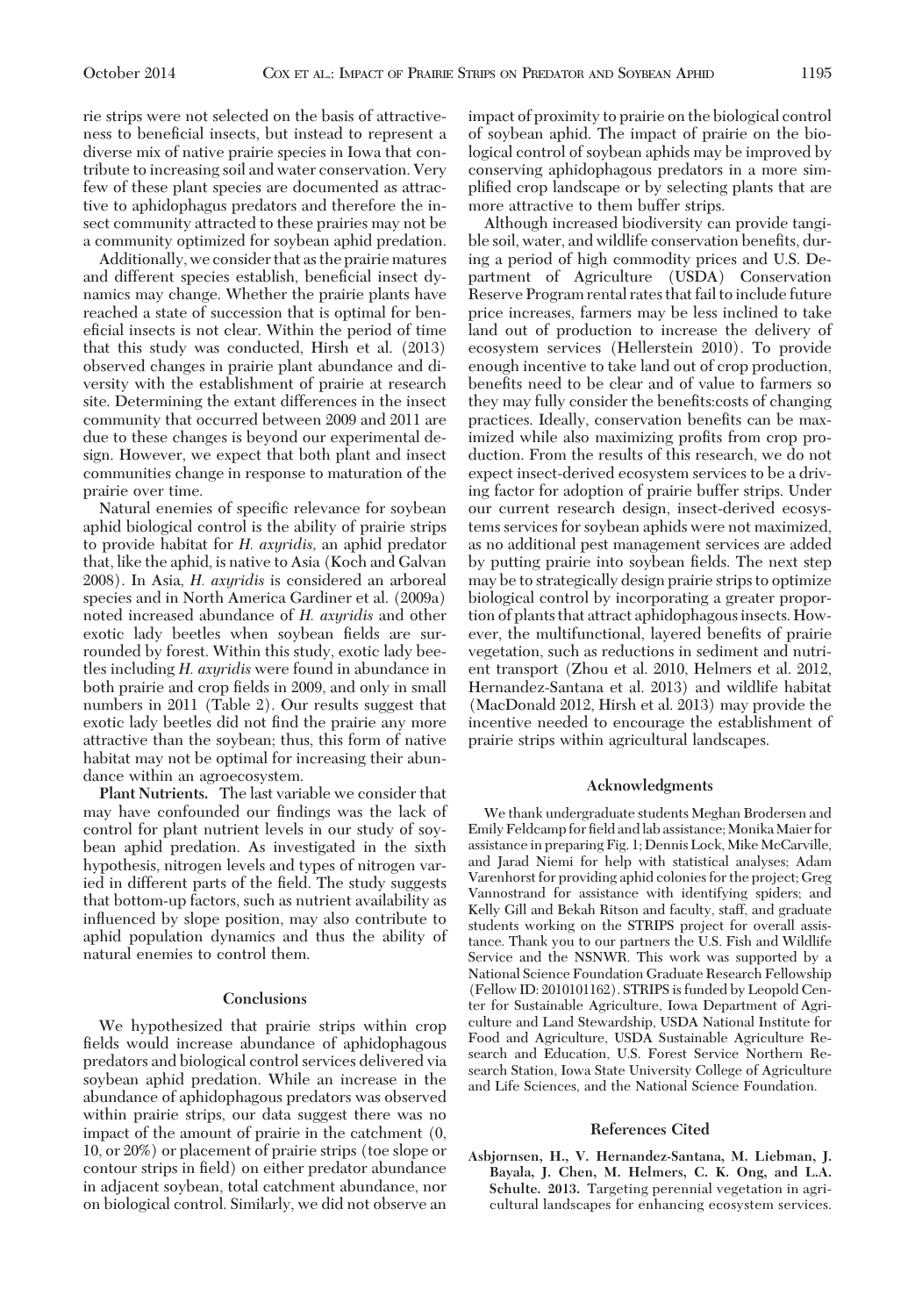Renewable Agric. Food Syst. 29: 101-125 (doi:10.1017/ S1742170512000385).

- **Boody, G., B. Vondracek, D. Andow, M. Krinke, J. Westra, J. Zimmerman, and P. Welle. 2005.** Multifunctional agriculture in the United States. Bioscience 55: 27-38.
- **Brown, P. W., and L. A. Schulte. 2011.** Agricultural landscape change  $(1937–2002)$  in three townships in Iowa, USA. Landsc. Urban Plan. 100: 202-212.
- **Clarke, K. R. 1993.** Non-parametric multivariate analyses of changes in community structure. Aust. J. Ecol. 18: 117– 143.
- **Collins, K., N. Boatman, A. Wilcox, J. Holland, and K. Chaney. 2002.** Inßuence of beetle banks on cereal aphid predation in winter wheat. Agric. Ecosyst. Environ. 93: 337–350.
- **Dixon, A. 1998.** Aphid ecology: an optimization approach. Chapman & Hall, London, United Kingdom.
- **Fiedler, A., and D. Landis. 2007.** Attractiveness of Michigan native plants to arthropod natural enemies and herbivores. Environ. Entomol. 36: 751-765.
- **Frank, S., P. Shrewsbury, and O. Esiekpe. 2008.** Spatial and temporal variation in natural enemy assemblages on Maryland native plant species. Environ. Entomol. 37:  $478 - 486.$
- **Gardiner, M., D. Landis, C. Gratton, C. DiFonzo, M. O'Neal, J. Chacon, M. Wayo, N. Schmidt, E. Mueller, and G. Heimpel. 2009a.** Landscape diversity enhances biological control of an introduced crop pest in the north-central USA. Ecol. Appl. 19: 143-154.
- **Gardiner, M., D. Landis, C. Gratton, N. Schmidt, M. O'Neal, E. Mueller, J. Chacon, G. Heimpel, and C. DiFonzo. 2009b.** Landscape composition inßuences patterns of native and exotic lady beetle abundance. Divers. Distrib. 15: 554-564.
- **Gill, K. A., R. Cox, and M. E. O'Neal. 2014.** Quality over quantity: buffer strips can be improved with select native plant species. Environ. Entomol. 43: 298-311.
- **Godfray, C., J. Beddington, R. Crute, L. Haddad, D. Lawrence, J. Muir, J. Pretty, S. Robinson, S. Thomas, and C. Toulmin. 2010.** Food security: the challenge of feeding 9 billion people. Science 327: 812–818.
- **Hellerstein, D. 2010.** Amber Waves. U.S. Dep. Agric. Economic Research Service. (June 2010) (http://www.ers. usda.gov/AmberWaves/june10/Features/Challenges FacingCRP.htm).
- **Helmers, M. J., X. Zhou, H. Asbiornsen, R. Kolka, M. D. Tomer, and R. M. Cruse. 2012.** Sediment removal by perennial filter strips in row-cropped ephemeral watersheds. J. Environ. Qual. 41: 1531-1539.
- **Hernandez-Santana, V., X. Zhou, M. J. Helmers, H. Asbjorn**sen, R. Kolka, and M. Tomer. 2013. Native prairie filter strips reduce runoff from hillslopes under annual rowcrop systems in Iowa, USA. J. Hydrol. 477: 94-103.
- **Hickman, J., and S.Written. 1996.** Use of *Phelia tanacetifolia* strips to enhance biological control of aphids by hoverfly larvae in cereal fields. J. Econ. Entomol. 89: 832–840.
- **Hirsh, S. M., C. M. Mabry, L. A. Schulte, and M. Liebman. 2013.** Diversifying agricultural catchments by incorporating prairie buffer strips. Ecol. Restor. 31: 201.
- **Isaacs, R., J. Tuell, A. Fiedler, M. Gardiner, and D. Landis. 2009.** Maximizing arthropod-mediated ecosystem services in agricultural landscapes: the role of native plants. Front. Ecol. Environ. 7: 196-203.
- **Koch, R. L., and T. L. Galvan. 2008.** Bad side of a good beetle: the North American experience with *Harmonia axyridis.* Biocontrol 53: 23-35.
- **Koch, R. L., P. M. Porter, M. M. Harbur, M. D. Abrahamson, K.A.G.Wyckhuys, D.W. Ragsdale, K. Buckman, Z. Sezen,**

**and G. E. Heimpel. 2012.** Response of soybean insects to an autum-seeded rye cover crop. Environ. Entomol. 41:  $750 - 760.$ 

- **Kruess, A., and T. Tscharntke. 1994.** Habitat fragmentation, species loss, and biological control. Science 264: 1581– 1584.
- **Landis, D., S. Wratten, and G. Gurr. 2000.** Habitat management to conserve natural enemies of arthropod pests in agriculture. Annu. Rev. Entomol. 45: 175-201.
- **Langellotto, G., and R. Denno. 2004.** Responses of invertebrate natural enemies to complex-structured habitats: a meta-analytical synthesis. Oecologia 139: 1-10.
- **Liebman, M., M. J. Helmers, L. A. Schulte, and C. A. Chase. 2013.** Using biodiversity to link agricultural productivity with environmental quality: Results from three field experiments in Iowa. Renew Agric. Food Syst. 28: 115-128.
- **Lundgren, J. G., L. S.Hesler, S.A. Clay, and S. F. Fausti. 2013.** Insect communities in soybeans of eastern South Dakota: the effects of vegetation management and pesticides on soybean aphids, bean leaf beetles, and their natural enemies. Crop Prot. 43: 104-118.
- **MacDonald, A. L. 2012.** Blurring the lines between production and conservation lands: Bird use of prairie strips in row-cropped landscapes. M.S. thesis, Iowa State University, Ames, IA.
- **Myers, S., and C. Gratton. 2006.** Inßuence of potassium fertility on soybean aphid, Aphis glycines Matsumura (Hemiptera: Aphididae), population dynamics at a field and regional scale. Environ. Entomol. 35: 219-227.
- **(OECD) Organisation for Economic Co-operation and Development. 2001.** Multifunctionality: A Framework for Policy Analysis. OECD, Paris, France.
- **Oksanen, J., F. Blanchet, R. Kindt, P. Legendre, R. O'Hara, G. Simpson, P. Solymos, M. Henry, H. Stevens, and H. Wagner. 2011.** Vegan: community ecology package. R package version 2.0-2 (http://CRAN.R-project.org/  $package = vegan$ ).
- **R Development Core Team. 2010.** R: A language and environment for statistical computing. R Foundation for Statistical Computing, Vienna, Austria (http://www.Rproject.org/).
- **Ragsdale,D.W., B. P.McCornack, R. C. Venette, B.D. Potter, I. V.MacRae, E.W.Hodgson,M. E. O'Neal, K.D. Johnson, R. J. O'Neil, C. D. Difonzo, et al. 2007.** Economic threshold for soybean aphid (Hemiptera: Aphididae). J. Econ. Entomol. 100: 1258-1267.
- **Ragsdale, D., D. Landis, J. Brodeur, G. Heimpel, and N. Desneux. 2011.** Ecology and Management of the Soybean Aphid in North America. Annu. Rev. Entomol. 56: 375-399.
- **Rutledge, C., R. O'Neal, T. Fox, and D. Landis. 2004.** Soybean aphid predators and their use in integrated pest management. Ann. Entomol. Soc. Am. 97: 240-248.
- **Samson, F., and F. Knopf. 1994.** Prairie conservation in North America. BioScience 44: 418-421.
- **Schmidt, N., M. E. O'Neal, and J. Singer. 2007.** Alfalfa living mulch advances biological control of soybean aphid. Environ. Entomol. 36: 416-424.
- **Schmidt, N., M. O'Neal, and P. Dixon. 2008.** Aphidophagous predators in Iowa soybean: A community comparison across multiple years and sampling methods. Ann. Entomol. Soc. Am. 101: 341-350.
- **Schmidt, N., M. O'Neal, and L. Schulte Moore. 2011.** Effects of Grassl habitat and plant nutrients on soybean aphid and natural enemy populations. Environ. Entomol. 40: 260 – 272.
- **Schulte, L. A. 2011.** Science-based trial of row crops integrated with Prairies. (http://www.nrem.iastate.edu/